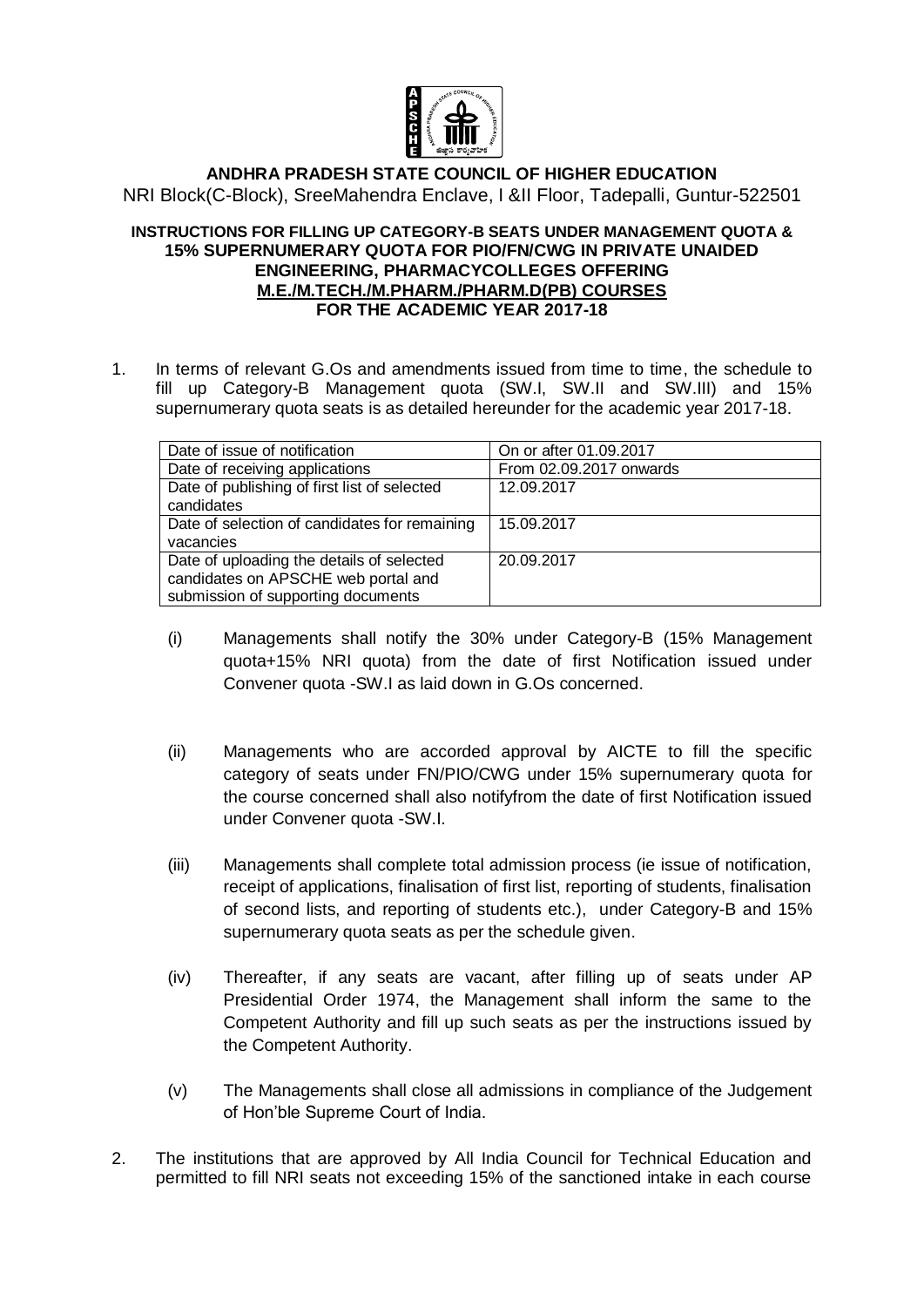for the academic year shall admit NRI candidates (sons and daughters of NRIs) who have passed the qualifying examination with not less than 50% aggregate marks in the qualifying examination or Cumulative Grade Point Average (CGPA) equivalent to 5 on a scale of 10.

- 3. The remaining seats shall be filled on merit basis with the candidates under A.P. Presidential Order 1974 who have secured rank at GATE/GPAT/APPGECET and secured not less than 50% of marks in the qualifying examination.
- 4. The seats remaining unfilled from (ii) and (iii) above shall be filled with eligible candidates, who have qualified in the GATE/GPAT/APPGECET examination on merit basis following eligibility criteria laid in rule (4).
- 6. Thereafter, if any seats still remain unfilled, such seats may be filled on merit basis with candidates securing not less than 50% (45% in case of candidates belonging to reserved categories) of aggregate marks in the qualifying examination, as prescribed, under A.P. Presidential Order 1974.
- 7. Any vacant seats, after filling up of all seats under AP Educational Institutions (Regulations and Admissions) Order 1974, as subsequently amended, shall be filled as per the instructions issued by the Competent Authority from time to time.
- 8. The Institutions shall follow the procedure mentioned below to conduct the admissions:
	- (i) The Institution shall facilitate a web portal for filling up "Category B" and 15% supernumerary quota seats.
	- (ii) The management of the Colleges shall notify the details of courses offered with intake, schedule of admissions (date wise), and registration fee for the application, minority or non minority status in leading news dailies, either in English or Telugu.
	- (iii) The web portal shall provide the students, the facility for making online applications for Category 'B' and 15% supernumerary quota seats. A printable/recordable electronic acknowledgement shall be provided to the student on successful uploading of his online application. This will dispense with the need for the student to physically visit each and every college besides ushering in transparency.
	- (vi) The students shall also be provided an option to submit their applications, in person, at the college of their choice.
	- (vii) The management of the college has the option to call the selected candidates to appear in person for interview to substantiate their credibility and financial capacity to its satisfaction. In the event of the management finding that any of the selected candidates is not suitable for admission, the management shall be at liberty to reject the candidature of such candidates and the reasons should be communicated to the Competent Authority.
	- (viii) All admissions to the category 'B' and 15% supernumerary quota seats shall be completed in compliance of the judgement of Hon'ble Supreme Court of India.
	- (ix) The web portal shall be opened for all students desirous of seeking admission to Category 'B' and 15% supernumerary quota seats in Private Un-Aided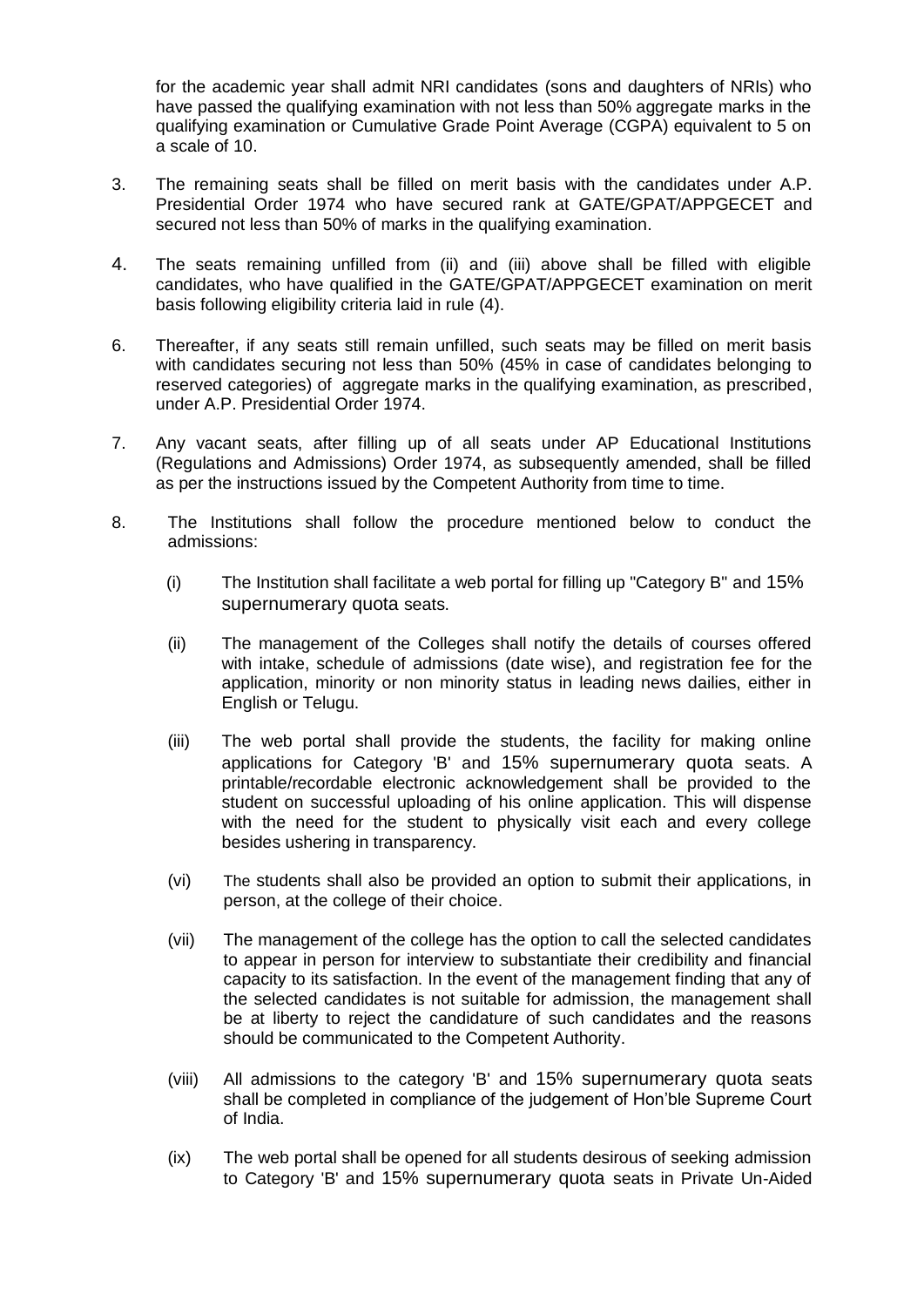Professional colleges in the State. Candidates can apply to colleges of their choice by visiting the portal only during the dates notified by the Competent Authority.

- (x) A candidate can select any of the college/colleges and apply online for seeking admission to Category 'B' and 15% supernumerary quota seats of college/colleges after paying the requisite registration fees as notified by the college.
- (xi) The candidate can also give his order of preference for admission to a college by giving the order of preference from among the courses offered by the college in the online application form. Only one form needs to be filled for a college regardless of the number of options.
- (xii) A candidate can apply for more than one college by visiting the respective website of colleges and apply online after paying the registration fees specified for each college,
- (xi) No new application shall be accepted after the closing date of admissions to the college.
- (xiii) The Management of the college shall administer the selection process as per the admission procedure specified. Each college shall download the data of the applications received and pertaining to it, after the closing date as notified by the Competent Authority.
- (xiv) The Institution shall generate the merit list which will be in order of NRI quota (if available), GATE/GPAT rankers, APPGECET rankers & qualifying examination in order of merit as prescribed in these instructions.
- (xv) The selection of candidates shall be done by the college managements themselves, as per the merit of the candidates.
- (xvi) The selection list, after selection process is completed by the management of respective colleges as per the prescribed norms, shall be uploaded by the managements on the website of the institution.
- (xvii) In case of unfilled seats if any, the concerned colleges shall admit candidates from out of the left over vacancies in order of merit from the merit list (second selection list).
- (xvii) After completion of the admission process, the college managements shall upload in the web portal provided by the Competent Authorityand forward the list of admitted candidates and also for ratification by the Competent Authority as per the prescribed schedule.
- (xviii) The Institution shall furnish information in accordance with the instructions issued for submission of admission lists by the Competent Authority.
- (xix) The Competent Authority will verify the list of the selected candidates and validate the same with reference to the G.Os and the procedure prescribed by the Competent Authority.
- (xx) The Competent Authority shall approve the validated list, if found tallying by cross validation process or reject the lists, if found to be at variance to the